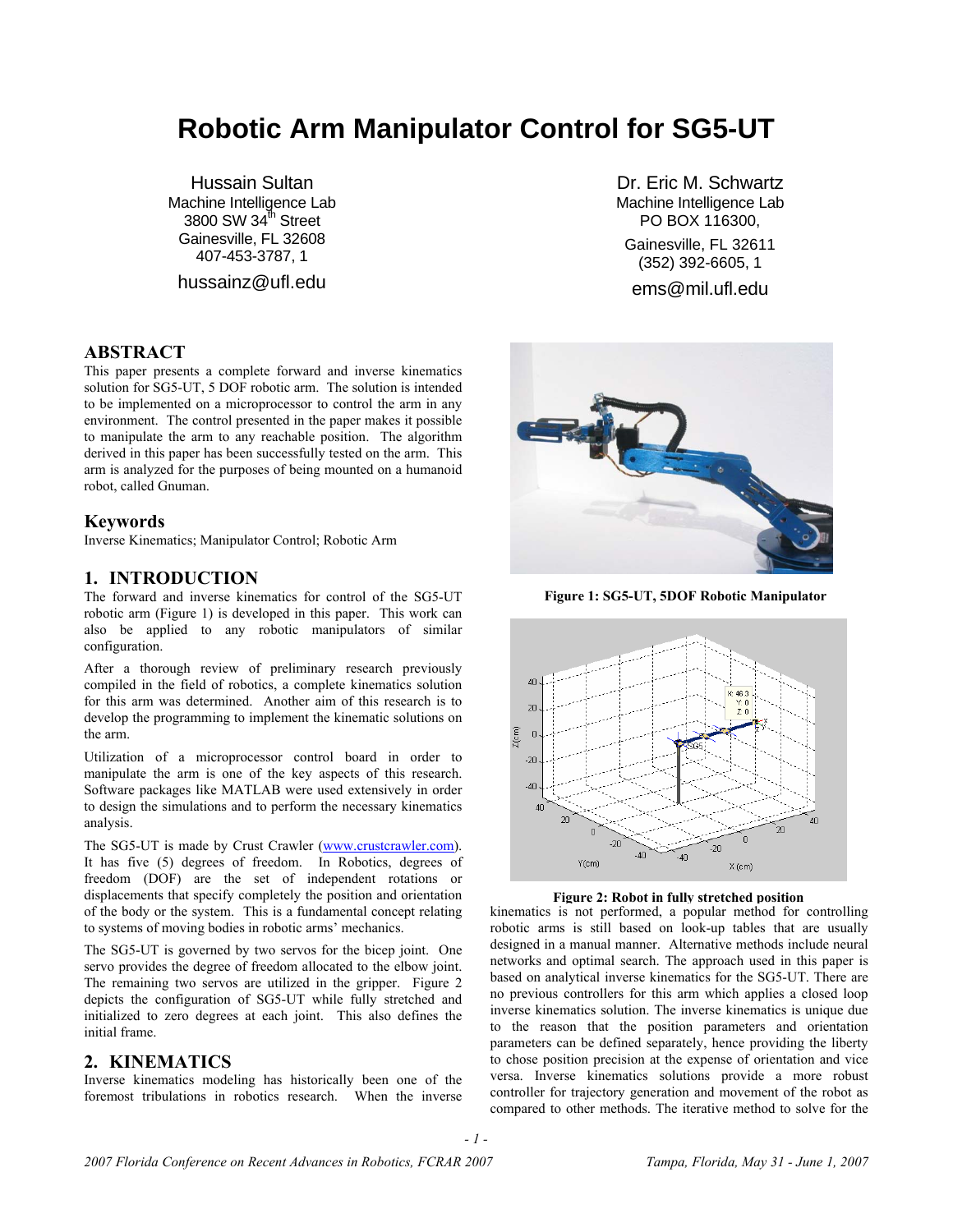inverse kinematics is popular for the manipulators which do not have a closed form solution available. The iterative process is more taxing on resources and is less accurate than the process involving the closed form solutions.

## **2.1 Forward Kinematics**

In order to represent the inverse kinematics of the robotic manipulator, the Denavit-Hartenberg (D-H) convention is used. The D-H parameters can be used to model robot joints and links for any serial link manipulator, regardless of its complexity[1]. The illustration in Figure 3 defines the end effector position which is the center of the arm gripper.

The D-H parameters can be found by assigning a local frame reference at every joint as shown in Figure 3. Physical measurements on the robot were made to extract the D-H parameters in Table 1. The  $a_i$  parameter is the distance along  $x_i$ from the origin to the intersection of the  $x_i$  and  $z_{i-1}$  axes. Similarly,  $d_i$  is the distance along  $z_{i-1}$  from the origin to the intersection of  $x_i$ and  $z_{i-1}$  axes. It is variable if the join (i) is prismatic.  $\alpha_i$  is the angle between  $z_{i-1}$  and  $z_i$  measured about  $x_i$  and  $\theta_i$  is the angle between  $x_{i-1}$  and  $x_i$  measured about  $z_{i-1}$ .  $\theta_i$  is variable if joint (i) is revolute.

**Table 1: D-H Parameters** 

| Link | $\alpha_i$ | $a_i$ (cm)   | $\mathbf{d_i}$ | O,         |
|------|------------|--------------|----------------|------------|
|      | $\pi/2$    |              |                |            |
|      |            | $a_2=15.5$   |                | $\theta_2$ |
|      |            | $a_3=12.3$   |                | θ3         |
|      | $\pi/2$    | $a_4 = 18.5$ |                |            |

The transformation matrix can be formed by using D-H parameters for forward and inverse kinematics of the manipulator[5].

The following matrix represents the rotation about the  $z_{i-1}$  axis by  $\theta_i$ , then about the x<sub>i</sub> axis by  $\alpha_i$ ..

$$
{}^{i-1}R_i = R_z(\theta_i)R_x(\alpha_i) = \begin{bmatrix} c\theta_i & -s\theta_i & 0 \\ s\theta_i & c\theta_i & 0 \\ 0 & 0 & 1 \end{bmatrix} \begin{bmatrix} 1 & 0 & 0 \\ 0 & c\alpha_i & -s\alpha_i \\ 0 & s\alpha_i & c\alpha_i \end{bmatrix}
$$
 (1)  

$$
= \begin{bmatrix} c\theta_i & -s\theta_i c\alpha_i & s\theta_i s\alpha_i \\ s\theta_i & c\theta_i c\alpha_i & -c\theta_i s\alpha_i \\ 0 & s\alpha_i & c\alpha_i \\ 0 & 0 & 0 \end{bmatrix}
$$
 (2)

Below, the equation represents the translation of  $z_i$  axis a distance of  $d_i$  followed by the translation along  $x_{i-1}$  axis a distance of  $a_i$ .

$$
{}^{i-1} \mathbf{d}_{i-1,i} = d_i{}^{i-1} \mathbf{z}_{i-1} + a_i{}^{i-1} \mathbf{x}_i = d_i{}^{i-1} \mathbf{z}_{i-1} + a_i{}^{i-1} R_i{}^i \mathbf{x}_i
$$
  
=  $d_i \begin{bmatrix} 0 \\ 0 \\ 1 \end{bmatrix} + a_i \begin{bmatrix} c\theta_i \\ s\theta_i \\ 0 \end{bmatrix} = \begin{bmatrix} a_i c\theta_i \\ a_i s\theta_i \\ d_i \end{bmatrix}$  (3)

The overall translation and rotation transformation from one frame to another is given below. The SG5-UT robot has no d<sub>i</sub> parameters since all of the joints are revolute and all displacements are orthogonal to joint rotations.

$$
{}^{i-1}T_i = \begin{bmatrix} {}^{i-1}R_i & {}^{i-1}d_{i-1,i} \\ 0^T & 1 \end{bmatrix} = \begin{bmatrix} c\theta_i & -s\theta_i c\alpha_i & s\theta_i s\alpha_i & a_i c\theta_i \\ s\theta_i & c\theta_i c\alpha_i & -c\theta_i s\alpha_i & a_i s\theta_i \\ 0 & s\alpha_i & c\alpha_i & d_i \\ 0 & 0 & 0 & 1 \end{bmatrix}
$$
 (4)

The total transformation between the base of the robot and the end effector is given by:

$$
{}^{0}T_{4} = {}^{0}T_{1} {}^{1}T_{2} {}^{2}T_{3} {}^{3}T_{4}
$$
 (5)



**Figure 3: Frames for D-H Parameters**

$$
{}^{0}T_{4} = \begin{bmatrix} n_{x} & 0_{x} & a_{x} & P_{x} \\ n_{y} & 0_{y} & a_{y} & P_{y} \\ n_{z} & 0_{z} & a_{z} & P_{z} \\ 0 & 0 & 0 & 1 \end{bmatrix}
$$
 (6)

The forward kinematics solution of the SG5-UT is given by the product of the 4 transformation matrices, where  $p_x$ ,  $p_y$ , and  $p_y$  are the global coordinates indicating the spatial position of the center of end effector in fully open position and  $n_x$ ,  $n_y$ ,  $n_z$ ,  $o_x$ ,  $o_y$ ,  $o_z$ ,  $a_x$ ,  $a_{v}$ , and  $a_{z}$  represent the global orientation parameters that follow the D-H convention.

By equating the product of the four matrices with the total transformation,  ${}^0T_4$ , a set of 12 equations that define our forward kinematics are found.

$$
n_x = C_{1^*}(C_{23}C_4 - S_{23}S_4)
$$
 (7)

$$
n_{y} = S_{1} \cdot (C_{23} C_{4} - S_{23} S_{4}) \tag{8}
$$

$$
\mathbf{n}_{\mathbf{z}} = \mathbf{S}_{23} C_4 + C_{23} S_4 \tag{9}
$$

$$
\mathbf{O}_{\mathcal{X}} = \mathbf{S}_1 \tag{10}
$$

$$
\mathbf{v}_{\mathbf{y}} = -\mathbf{C}_1 \tag{11}
$$

$$
\mathbf{o}_z = \mathbf{0} \tag{12}
$$

$$
a_x = C_{1^*}(C_{23}S_4 + S_{23}C_4)
$$
\n(13)

$$
a_y = S_{1*}(C_{23}S_4 + S_{23}C_4)
$$
\n(14)

$$
\mathbf{a}_{\mathbf{z}} = \mathbf{S}_{23}\mathbf{S}_{4}\mathbf{-C}_{23}\mathbf{C}_{4} \tag{15}
$$

$$
p_x = C_1 * (a_4(C_{23}C_4 - S_{23}S_4) + a_3C_{23} + C_2a_2)
$$
\n(16)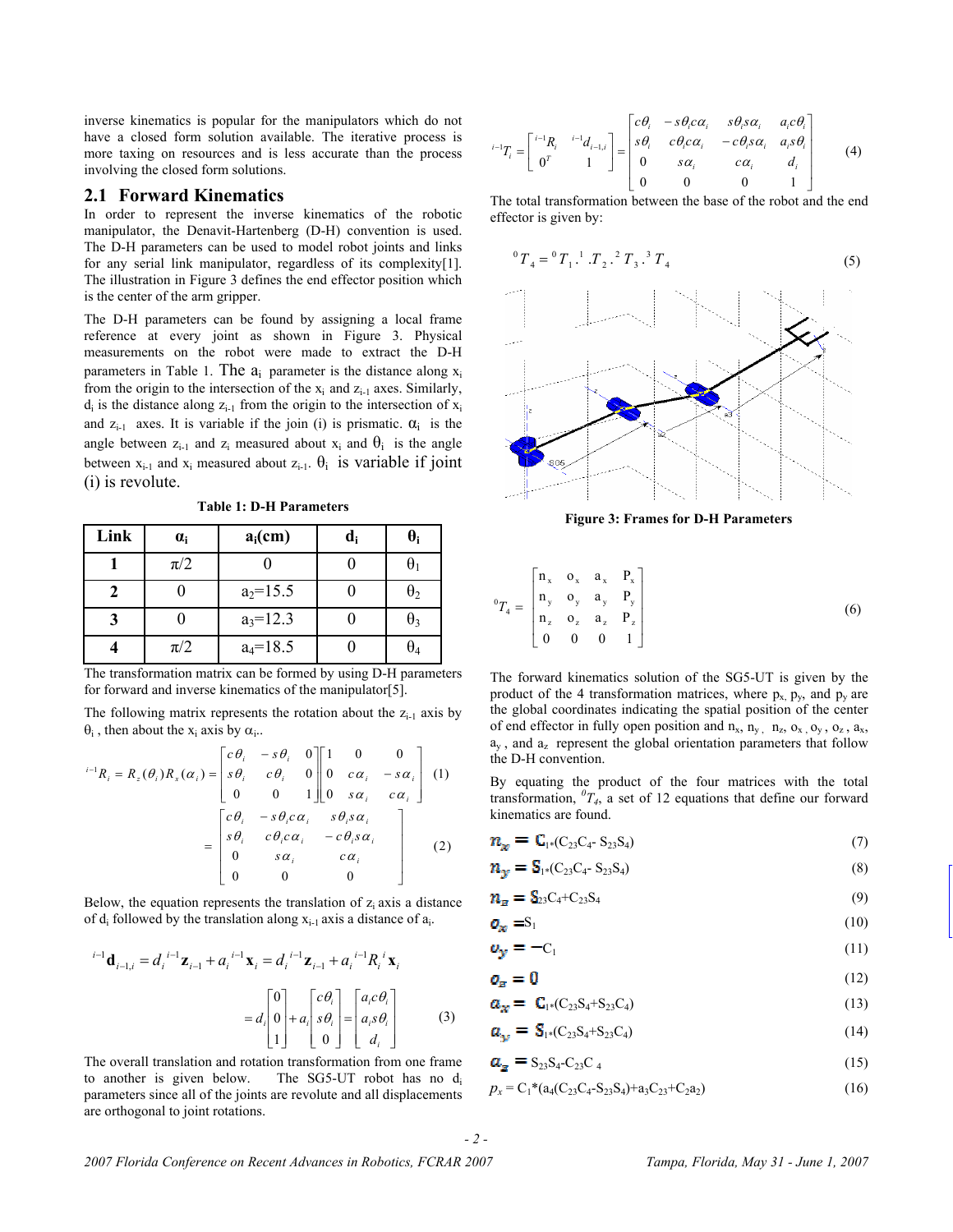$$
p_y = S_1 * (a_4(C_{23}C_4 - S_{23}S_4) + a_3C_{23} + C_2a_2)
$$
\n(17)

$$
p_z = a_4(S_{23}C_4 + C_{23}S_4) + a_3S_{23} + a_2S_2
$$
\n(18)

In the above equations  $S_i = sin(\theta_i)$ ,  $S_{ij} = sin(\theta_i + \theta_j)$ ,  $C_i = cos(\theta_i)$ , and  $C_{ij} = \cos(\theta_i + \theta_j)$ .

It is important to note that  $o_z$  is zero because of the fact that the end effector lacks a degree of freedom in order to achieve the desired orientation. Under strict robotics terminology, SG5-UT is not really a 5 DOF arm. It is a 4 DOF manipulator and has a degree of freedom in the gripper, which doesn't play any role in the orientation or the positioning of the arm in the kinematics terms.

#### **2.2 Inverse Kinematics**

Inverse kinematics is the process of determining the parameters of a jointed object with rigid links in order to achieve a desired orientation and position. This issue is vital in robotics, where manipulator arms are commanded in terms of joint angles (or displacements). The inverse kinematics solutions involve applying various symbolic manipulation techniques to determine a closed form (when possible) solution for the angles (or displacements) with respect to the orientation and position coordinates.

Dividing 17 and 18, we get

$$
\frac{p_y}{p_x} = \tan(\theta_1) \tag{19}
$$

$$
\theta_1 = a \tan 2(p_y, p_x) \tag{20}
$$

This is a simple solution of the base angle.

In order to calculate  $\theta_2$  and  $\theta_3$ , from (10), (11) and (12), we can derive the following set of equations:

$$
\frac{p_{\infty} - a_4 n_{\infty}}{C_1} = a_3 C_{23} + C_2 a_2 \tag{21}
$$

$$
\frac{p_y - a_4 n_y}{S_1} = a_3 C_{23} + C_2 a_2 \tag{22}
$$

$$
p_z - a_a n_z = a_s S_{2s} + a_z S_z \tag{23}
$$

Setting,

$$
r_{\mathbf{1}} = a_{\mathbf{8}} C_{2\mathbf{8}} + C_{\mathbf{2}} a_{\mathbf{2}} \tag{24}
$$

$$
r_{\mathbf{z}} = a_{\mathbf{z}} S_{2\mathbf{z}} + S_{\mathbf{z}} a_{\mathbf{z}} \tag{25}
$$

Squaring the above equations and adding them yield:

$$
a_3^2 + 2a_2a_3(C_{23}C_2 + S_{23}S_2) + a_2^2 = r_1^2 + r_2^2 \quad (26)
$$

Where  
\n
$$
C_{23}C_2 + S_{23}S_2 = \cos(\theta_8) = -\cos(\pi - \theta_8) =
$$
\n
$$
\cos(\theta_8 - \pi) = \cos(-\theta_3)
$$
\n(27)

Expanding 13 and 14,

$$
r_{1} = (a_{2}C_{22} + a_{2})C_{2} - a_{2}S_{2}S_{2}
$$
\n(28)

$$
r_2 = (a_3C_{23} + a_2)S_2 - a_3S_3C_2 \tag{29}
$$

The following pair of solutions is achieved.

$$
\theta_2 = \alpha \tan 2(r_2, r_1) - \alpha \cos \left( \frac{r_1^2 + r_2^2 + a_2^2 - a_3^2}{2a_2 \sqrt{r_1^2 + r_2^2}} \right) + 2n\pi
$$
\n(30)

Where n can be -1,0,1 making  $\theta_2$  between  $-\pi$  to  $\pi$ .

And corresponding  $\theta_3$  becomes:

$$
\theta_3 = \left[ \pi - a \cos \left( \frac{-r_1^2 - r_2^2 + a_2^2 + a_3^2}{2a_2 a_3} \right) \right]
$$
(31)

And another set of possible solutions is:

$$
\theta_2 = \alpha \tan 2(r_2, r_1) + \alpha \cos \left( \frac{r_1^2 + r_2^2 + a_2^2 - a_3^2}{2a_2 \sqrt{r_1^2 + r_2^2}} \right) + 2n\pi \quad (32)
$$

$$
\theta_3 = \left[ -n + \alpha \cos \left( \frac{-r_1^2 - r_2^2 + a_2^2 + a_3^2}{2a_2 a_3} \right) \right] \qquad (33)
$$

It should be noted that  $r \neq 0$ , which means the above equations always provide certain solutions for  $\theta_2$  and  $\theta_3$ .

The solution for  $\theta_4$  can be found by manipulating (9) and (15) as a function of the previously determined  $\theta_1$ ,  $\theta_2$ , and  $\theta_3$ .

We get,

$$
C_4 = \frac{S_{28}S_4 - a_z}{C_{28}}
$$
\n
$$
\tag{34}
$$

$$
C_{\bullet} = \frac{n_z - C_{28}S_{\bullet}}{S_{28}}
$$
\n
$$
\tag{35}
$$

Equating both sides we get,

$$
\mathbf{S}_4 = n_z C_{28} + a_z S_{28} \tag{36}
$$

This implies,

*- 3 -* 

$$
\theta_{4} = \text{atan2}(n_{z}C_{2z} + a_{z}S_{2z}, n_{z}S_{2z} - a_{z}C_{2z}) \qquad (37)
$$

Therefore, two sets of possible solutions to the inverse kinematics of the SG5-UT arm have been derived. Our strategy for choosing the correct solution is to calculate all the two sets of possible solutions (joint angles). Thus, two possible corresponding positions and orientations will be generated using forward kinematics. A comparison between the positions found by the forward kinematics and the desired position can be made. Hence, the solution with minimal error can be ultimately chosen.

Theoretically, the equations for calculating joint angles  $\theta_1$  to  $\theta_4$  are correct. However, in practice there could be problems in atan2 and acos calculation. For instance, the absolute value of the variable in acos could be slightly greater than 1 due to computing inaccuracy. Albeit, the possibility of such an inconsistency would be minimal due to the derivation process utilized. The two variables in the atan2 functions for calculating  $\theta_2$  and  $\theta_3$  cannot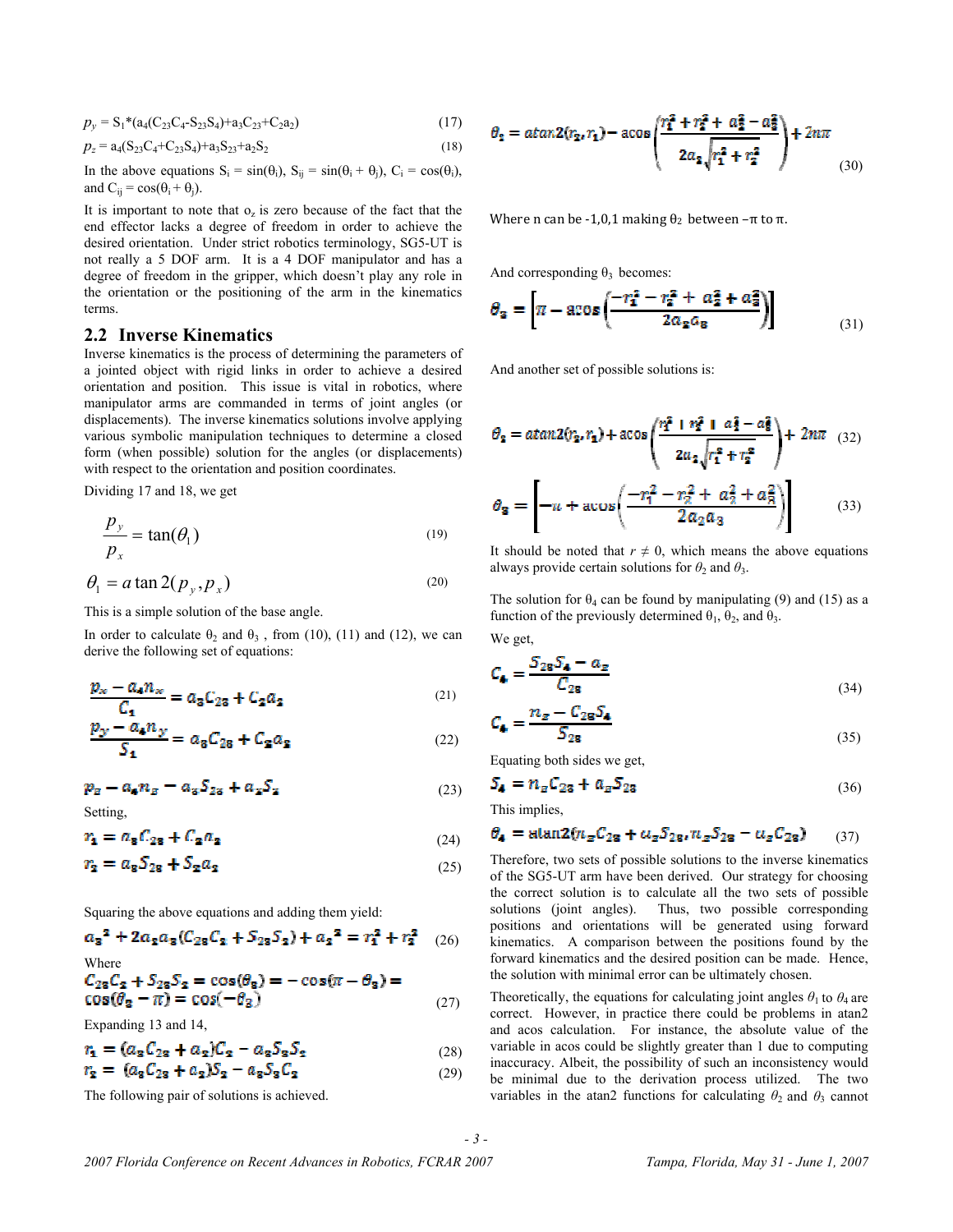equal zero simultaneously. The inverse kinematics solution can closely approximate points which lie within 1 cm of the workspace boundaries. Other methods such as optimal search can be used for a better approximation to derive the arm as close as to the points which lie outside the workspace. The workspace of the robotic arm is depicted in Figure 4. It consists of a spherical surface, which accounts for the outer boundary of the reachable space, and a cylindrical surface, which depicts the inner boundary of reachable space. The points on the surface depict singularities of the arm.



**Figure 4: Workspace of the SG5-UT** 

## **3. APPLICATIONS**

The inverse kinematics solution can be programmed with a microprocessor. This will generate real-time conditions in turn, manipulating the arm. Sensory data should be interpreted in a manner that provides the inverse kinematics function within a microprocessor. All of the orientation and position coordinates should remain consistent with the D-H convention. The microprocessor can interpret the angles into servo parameters that are sent to the servo controller module. Figure 5 depicts a block diagram that incorporates the control process. A sensor, such as a CMU camera, can send the position parameters to the microprocessor, which then computes the inverse kinematics and sends the joint parameters to a servo controller. The servo controller moves the arm at the right speed making a trajectory for the arm movement.

The derived algorithm can be used in a low cost 8-bit microprocessor using a lookup table for the sine and cosine. The tangent can be calculated using the sine and cosine terms. The accuracy of the calculated angles is compromised but is sufficient for the servos for the purposes of this robot. A Taylor series approximation can also be used to computer sine and cosine more accurately at the cost of resources, such as microprocessor clock speed. The algorithm based on the inverse kinematics method has been tested and proves sufficient for the arm.

The SG5-UT was selected because of its commercial availability and its ability to satisfy all the project goals. The control of this arm has been developed for the humanoid robot called Gnuman (see Figure 6). Gnuman's platform is being developed and is founded on a tripod which will allow the robot to travel in any direction with no explicit "front" or "back". Each wheel is independent of the others in both steering and drive which allows the robot to hypotrochoid (spin) as it moves. The design also showcases three arms, which makes the Gnuman a dynamic oriented robot.

 When the Gnuman is equipped with three (3) robotic arms, it will be further able to complete one of its basic goals, i.e., making a presentation while being able to point at various other robots. The presentation will involve both speech and manipulation of a computer mouse. A set of three (3) SG5-UT arms can fulfill the needs of Gnuman, and as a consequence, make it a more powerful and dynamic robot.

The techniques applied to find the inverse kinematics solution for SG5-UT can be utilized to solve other serial link manipulators of similar configuration.



**Figure 5: Block Diagram for arm control** 



**Figure 6: Design of a humanoid robot, Gnuman** 

#### **4. CONCLUSION**

A complete analytical solution to the inverse kinematics of SG5- UT is derived for the first time in this paper. The derived analytical inverse kinematics model always provides the correct joint angles for manipulation of the arm end-effector to any given<br>reachable position and orientation. Even if the given reachable position and orientation. position/orientation(s) cannot be reached to the exact level, the model is able to give a superior level of approximate solutions. We believe that the solution developed in this document will make the SG5-UT more useful in applications with unpredictable trajectory movements in unknown environments. Without this elucidation, the trajectory movements of the SG5-UT would have to be completed by manually manipulating the arm to follow the trajectory and recording a sequence of joint angles for the later use in the trajectory following task. The analytical solution is able to automatically provide joint angles for a given trajectory in an efficient, accurate, and effective manner.

#### **5. ACKNOWLEDGMENTS**

*- 4 -* 

This work was supported by Machine Intelligence Lab (MIL) under the supervision of Dr. Eric M. Schwartz and through a